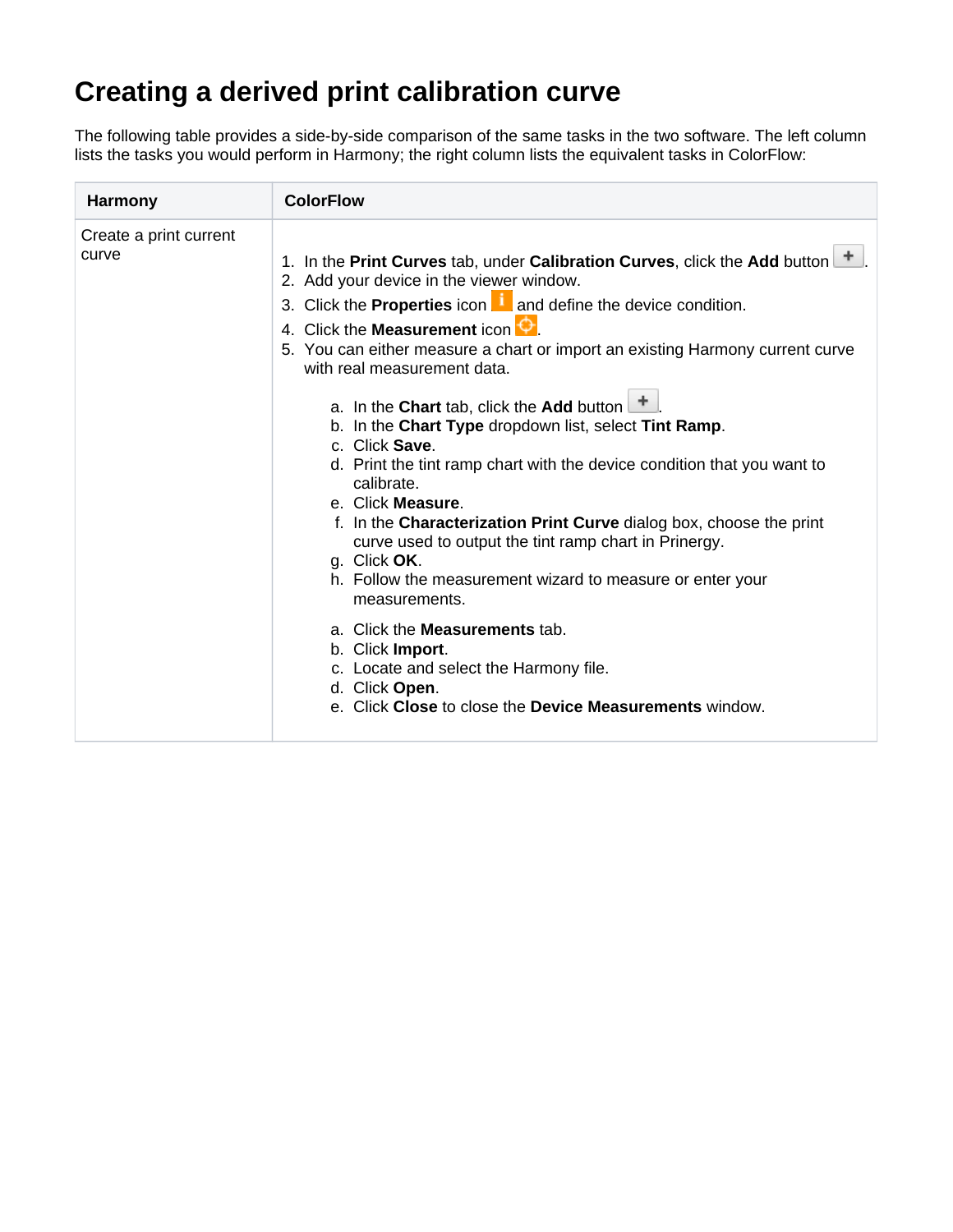| Create print target curve                                                               |                                                                                                                                                                                                                                                                                                                                                                                          |  |  |  |  |
|-----------------------------------------------------------------------------------------|------------------------------------------------------------------------------------------------------------------------------------------------------------------------------------------------------------------------------------------------------------------------------------------------------------------------------------------------------------------------------------------|--|--|--|--|
|                                                                                         | 1. Click the Conversion icon <b>L</b> .                                                                                                                                                                                                                                                                                                                                                  |  |  |  |  |
|                                                                                         | 2. If you want the curve to be visible in Prinergy, select the Show curves in<br>Prinergy check box.                                                                                                                                                                                                                                                                                     |  |  |  |  |
|                                                                                         | 3. Click the <b>Process lnks</b> tab and select the desired target device condition<br>from the Target dropdown list.<br>ColorFlow provides a list of built-in industry CMYK specifications that you can                                                                                                                                                                                 |  |  |  |  |
|                                                                                         |                                                                                                                                                                                                                                                                                                                                                                                          |  |  |  |  |
|                                                                                         | use as your target response. If you can't find the desired target from the list,<br>you can create a custom CMYK Reference device condition as your target.                                                                                                                                                                                                                              |  |  |  |  |
|                                                                                         | a. Click the Device Conditions tab and then click the Add icon<br>The <b>Device</b> window appears.                                                                                                                                                                                                                                                                                      |  |  |  |  |
|                                                                                         | <b>b.</b> Drag the <b>CMYK Reference</b> to the viewer window.<br>c. In the device condition, click the Properties icon                                                                                                                                                                                                                                                                  |  |  |  |  |
|                                                                                         | d. In the Name list, type a name.                                                                                                                                                                                                                                                                                                                                                        |  |  |  |  |
|                                                                                         | e. In the Separate Same As list, select a device type that best<br>represents the black generation strategy of the reference device<br>condition. For the US Web Coated SWOP reference, select Offset<br>Press - Heatset Web.                                                                                                                                                            |  |  |  |  |
|                                                                                         | f. Click OK.                                                                                                                                                                                                                                                                                                                                                                             |  |  |  |  |
|                                                                                         | g. Click the Measurement icon $\Theta$                                                                                                                                                                                                                                                                                                                                                   |  |  |  |  |
|                                                                                         | <b>h.</b> In the Device Measurement dialog box, click the Add button $\mathbf{I}$<br>i. From the Chart Type list, select Tint Ramp.                                                                                                                                                                                                                                                      |  |  |  |  |
|                                                                                         | Click Save.                                                                                                                                                                                                                                                                                                                                                                              |  |  |  |  |
|                                                                                         | k. Click Measure.<br>I. Click Enter manually.                                                                                                                                                                                                                                                                                                                                            |  |  |  |  |
|                                                                                         | m. Click a color channel (C, M, Y, or K), or in the Channel Binding<br>section, select C, M, Y Same or C, M, Y, K Same.<br>n. In the Tonal Response section, double-click the EDA area of a<br>desired tint in, and then enter your EDA value.<br>o. Click OK and close the Device Measurement dialog box.<br>p. In the Device Conditions list table, find the device condition that you |  |  |  |  |
|                                                                                         | just created and select the Show in Target List check box.                                                                                                                                                                                                                                                                                                                               |  |  |  |  |
|                                                                                         | 4. Click the Spot Inks tab and select a spot ink target if applicable.<br>5. In the Curves Method list, select Tonal Match.<br>6. Click OK.                                                                                                                                                                                                                                              |  |  |  |  |
| Create a derived<br>calibration curve based<br>on the print current and<br>target curve | The print calibration curve is generated for you                                                                                                                                                                                                                                                                                                                                         |  |  |  |  |
| Edit the print calibration                                                              |                                                                                                                                                                                                                                                                                                                                                                                          |  |  |  |  |
| curve:                                                                                  | 1. Click the <b>Conversion</b> icon                                                                                                                                                                                                                                                                                                                                                      |  |  |  |  |
|                                                                                         |                                                                                                                                                                                                                                                                                                                                                                                          |  |  |  |  |
|                                                                                         |                                                                                                                                                                                                                                                                                                                                                                                          |  |  |  |  |
|                                                                                         |                                                                                                                                                                                                                                                                                                                                                                                          |  |  |  |  |
|                                                                                         |                                                                                                                                                                                                                                                                                                                                                                                          |  |  |  |  |
|                                                                                         |                                                                                                                                                                                                                                                                                                                                                                                          |  |  |  |  |
|                                                                                         |                                                                                                                                                                                                                                                                                                                                                                                          |  |  |  |  |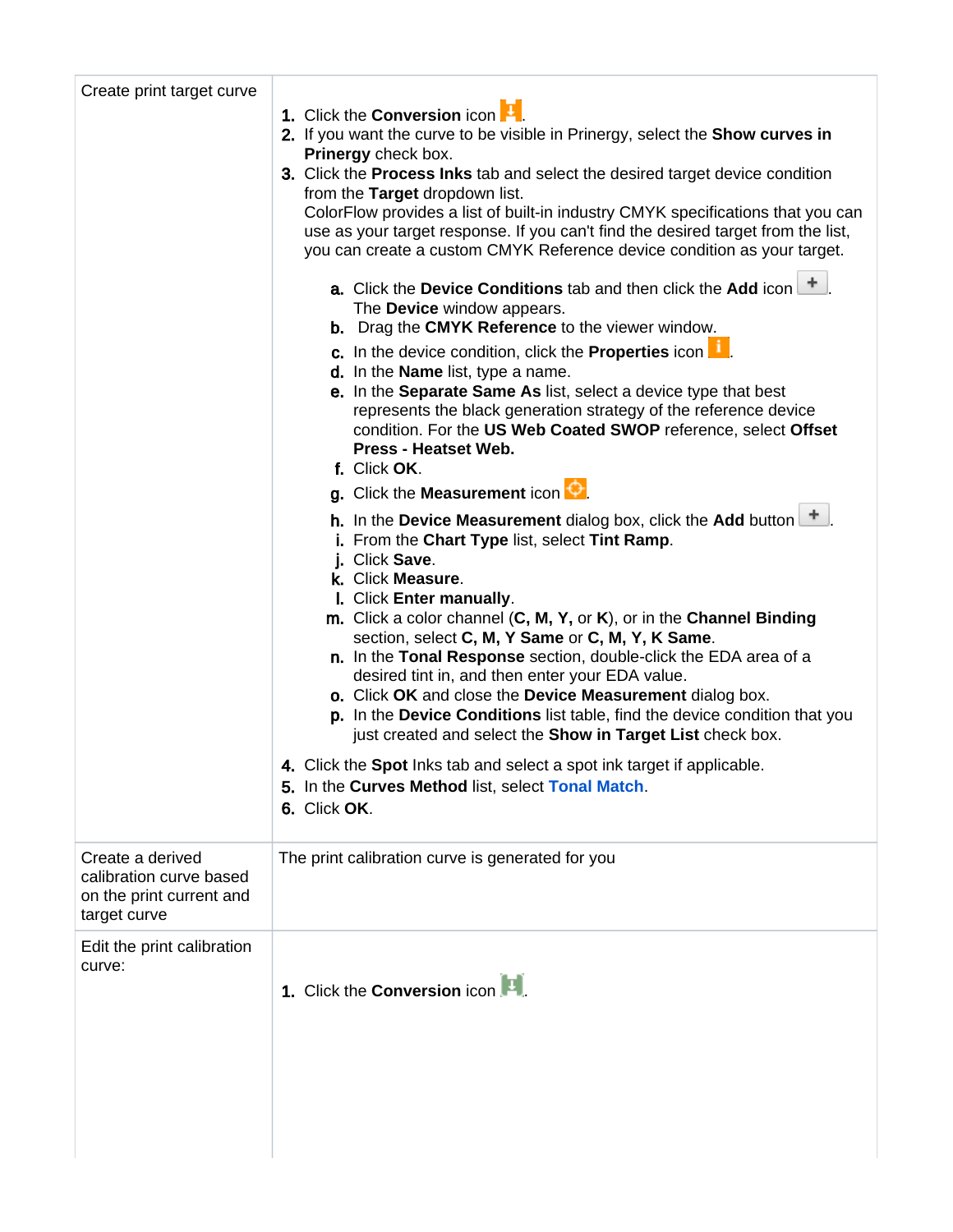- 1. Edit the print current curve.
- 2. Edit the print target curve.
- 3. Re-create the print calibration curve based on the modified current and target curves.
- 2. If you are not satisfied with the color output in one channel only, select and adjust that color channel. For example, you notice that there is an overall magenta cast across all tones, adjust the M channel.

Below the **Curve Change** graph, there are several sliders that represent different points in the tonal range:

| <b>Slider</b>     | Tint In Range (non-flexo) |                  | <b>Tint In Range (flexo)</b> |                   |
|-------------------|---------------------------|------------------|------------------------------|-------------------|
|                   | <b>Most affected</b>      | <b>Affects</b>   | <b>Most</b><br>affected      | <b>Affects</b>    |
| Mindot            | Does not<br>appear        | Do not<br>appear | Mindot Tint<br>In.           | Mindot to<br>25%  |
| <b>Highlights</b> | 10%                       | 0 to $25%$       | 10% to 15%                   | Mindot to<br>25%  |
| Quartertones      | 25%                       | 0 to 50%         | 25%                          | Mindot to<br>50%  |
| <b>Midtones</b>   | 50%                       | 0 to 100%        | 50%                          | Mindot to<br>100% |
| $3/4$ -tones      | 75%                       | 50 to 100%       | 75%                          | 50 to 100%        |
| <b>Shadows</b>    | 90%                       | 75 to 100%       | 90%                          | 75 to 100%        |

The value in the box under each slider is a change percentage. The graph appears flat until you make an adjustment. Move the appropriate slider to adjust the corresponding tonal range or enter the tint out change percentage in the box under the slider.